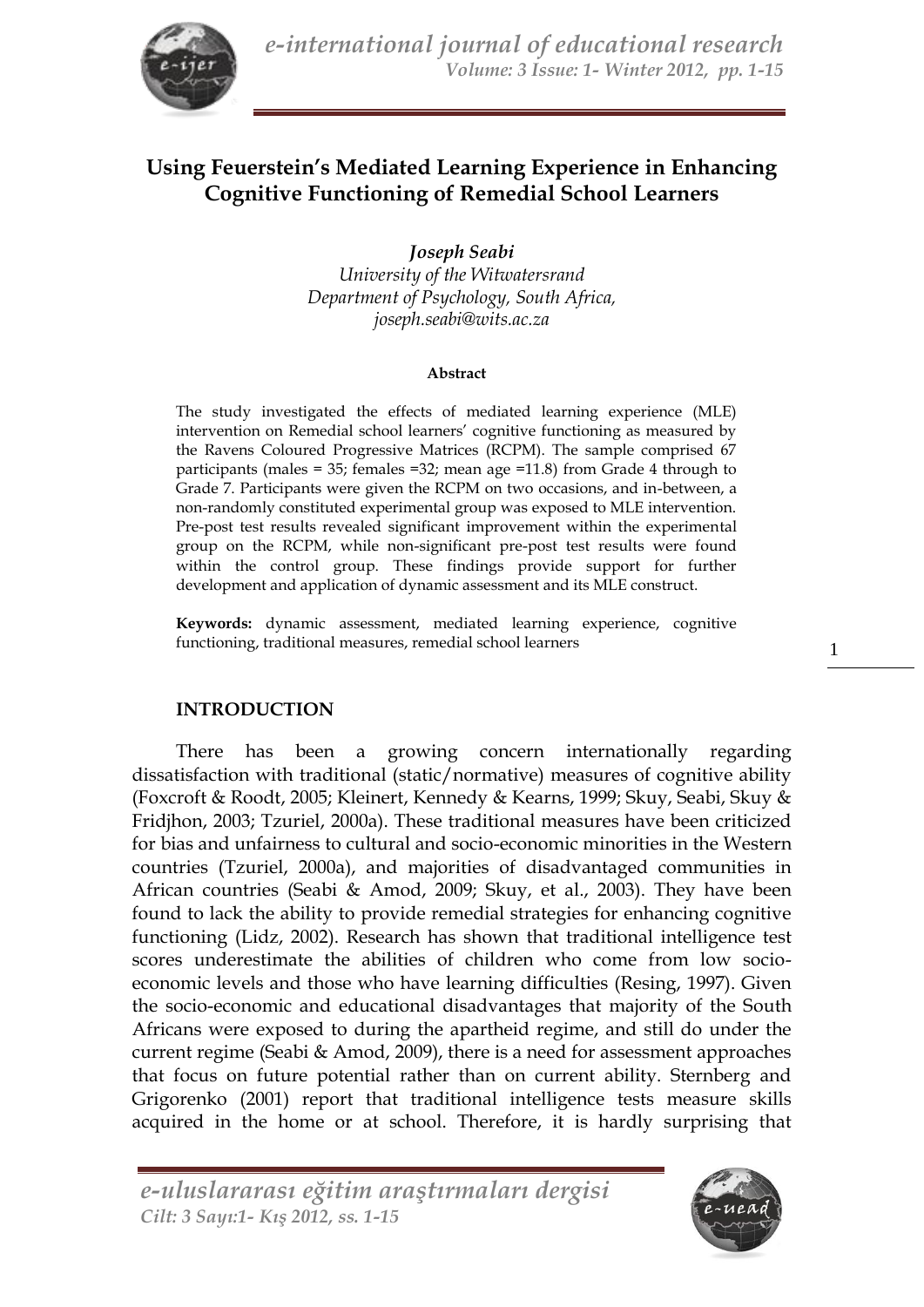

"children from socially disadvantaged backgrounds and from ethnic minorities under-perform on such measures, since they struggle with items that are unfamiliar and unpracticed" (Elliott, 2003, p.16). Reliance on traditional methods of psychological and psycho-educational measures has been found to be unreliable within the South African context (Skuy & Skuy, 2005).

Given dissatisfaction with these traditional methods, dynamic assessment (DA) has been suggested as an alternative assessment approach to overcome many of the abovementioned difficulties. However, a review of literature demonstrates that dynamic assessment is infrequently used, particularly in South Africa and for those studies in which it has been implemented. It is mostly undertaken for selection purposes that is, for selection and placement of students in institutions of higher learning or the placement of employees into various occupations, and less so for remedial purposes (Murphy & Maree, 2006). Haywood and Tzuriel (2002) note that DA is not widely utilized and in actual fact, there is a dearth of research based on DA for several reasons. For instance, that DA is not widely taught in institutions of higher learning; the school personnel who receive psychologists' reports typically do not yet know how to interpret the recommendation made from DA and that it is far more time-consuming than traditional static measures (Karpov & Tzurıel, 2009). It was therefore the intention of the current study to apply DA approach in a remedial school context.

Dynamic assessment is an "umbrella term used to describe a heterogeneous range of approaches that are linked by a common element, that is, instruction and feedback are built into the testing process and are differentiated on the basis of an individual's performance" (Elliott, 2003, p.16). The most often cited definition of DA is that it commonly follows a sequence of a pre-test phase, followed by an intervention or mediation and concluding with a post-test phase (Campione & Brown, 1987). An important characteristic that distinguishes DA from traditional measures is the focus on how much change can be produced within a learner in a structured learning situation rather than comparing a child's performance with his/her peers (Zaaiman, Van der Flier & Thijs, 2001). Karpov and Tzuriel (2009) report that unlike traditional measures, DA provides educators with data required to suggest specific strategies for effective instruction and intervention.

Lidz (2002) notes that DA evaluates particular cognitive processes underlying successful performance and not necessarily the product. DA assesses not only what an individual has already been exposed to but also what one can do under appropriate guidance. Vygotsky (1978) thus coined the phrase zone of proximal development to refer to the "distance between a child's actual developmental level as determined by independent problem solving and the higher level of potential development as determined through problem solving

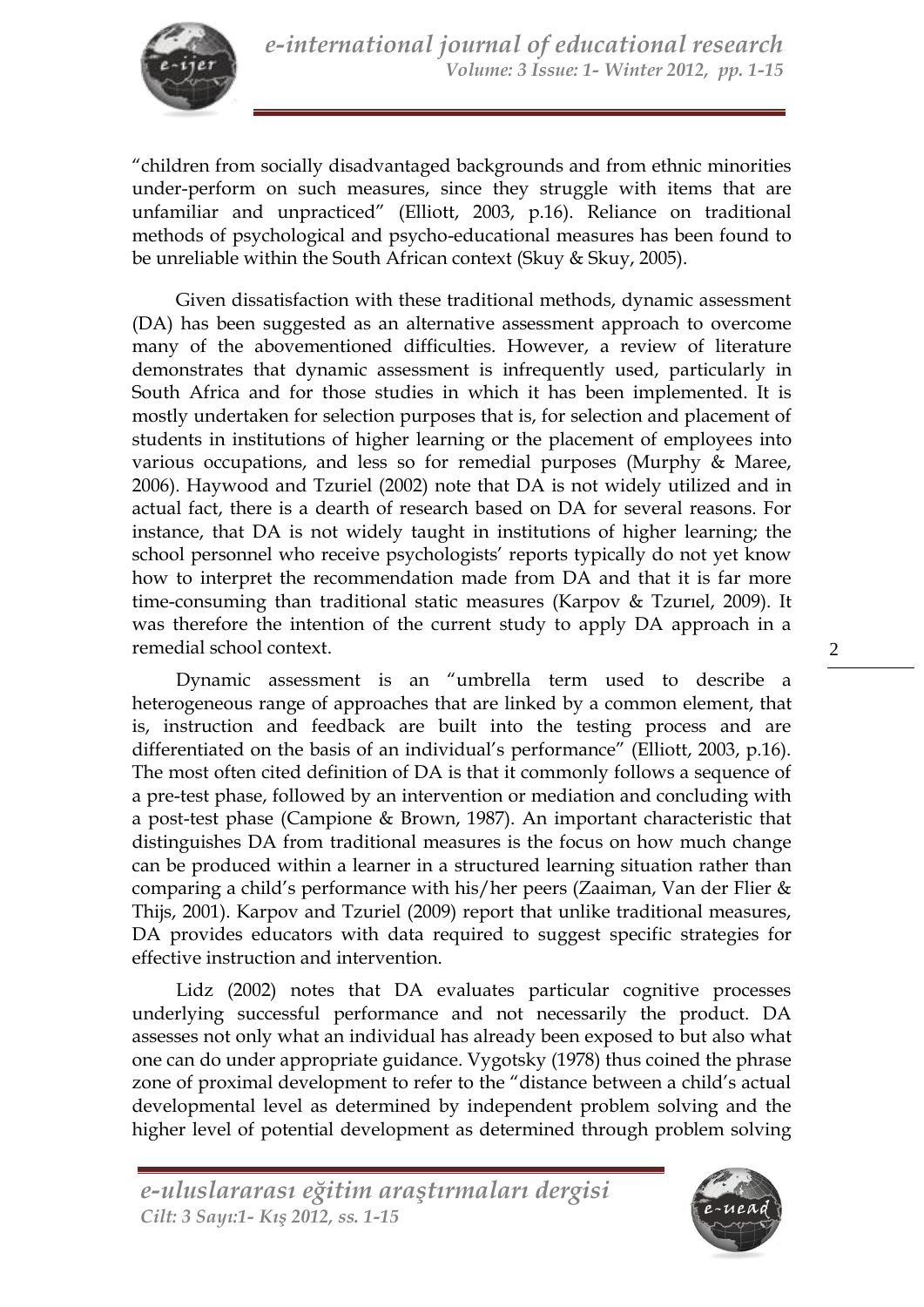

under adult guidance or in collaboration with more capable peers" (p.86). This zone is believed to be an index of the learning potential of the child (Vygotsky, 1978). Elliott (2003) concurs that an evaluation of a child's capacity to learn when provided with scaffold instruction that is tailored to offer a minimum assistance necessary for successful performance is more valid and meaningful for educational settings. Although there are several DA models, Feuerstein's (1979) approach, in particular his notion of mediated learning experience (MLE) is the most influential and it is this approach that the current study is based upon.

Mediated learning experience (MLE) refers to those "human interactions that generate the capacity of individuals to change, to modify themselves in the direction of greater adaptability and toward the use of higher mental processes" (Feuerstein, 1979, p.110). During the MLE process, the mediator not only makes the stimuli meaningful but also elicits in the learner how the learning is applicable to other areas of life, thus enabling transfer. Childhood is probably one developmental stage when the advantages of MLE have the greatest impact on cognitive development. According to Feuerstein (1980, p.16) "the more and the earlier an organism is subjected to MLE, the greater will be his/her capacity to efficiently use and be affected by direct exposure to sources of stimuli"

During the interactive mediation, the mediator attempts to delineate the behaviors which could be hindering a child's performance. The mediator observes if the child responds impulsively, if he or she is able to follow verbal instructions, and if he or she can make a plan to solve a problem. To identify the causal factor that impedes the child's learning, the mediator observes the limitation of the child's cognitive functions. Feuerstein, Rand and Hoffman (1979) developed the cognitive functions list that enlightens the mediator about the difficulty experienced by the "mediatee".

Feuerstein conceptualized cognitive functions into three phases of cognitive processing; namely, the input (data gathering), elaboration (data processing) and output (data expression) phases. Failure to comprehend instructions and gather information at the input phase impacts negatively on the ability to process information at the elaboration phase. This also leads to production of incorrect responses (Skuy, Mentis & Mentis, 1996). It was therefore essential in the current study that the author noted any cognitive deficiencies displayed by the learners so that adequate and appropriate mediated intervention could be provided.

Feuerstein, Feuerstein, Falik and Rand (2002) maintain that cognitive development of individuals is often masked not necessarily by distal conditions (such as poverty, neurological impairment, emotional disturbance in the child, or low socio-economic status), but by proximal condition (inadequate exposure to MLE opportunities). Haywood and Lidz (2007) argue that although distal

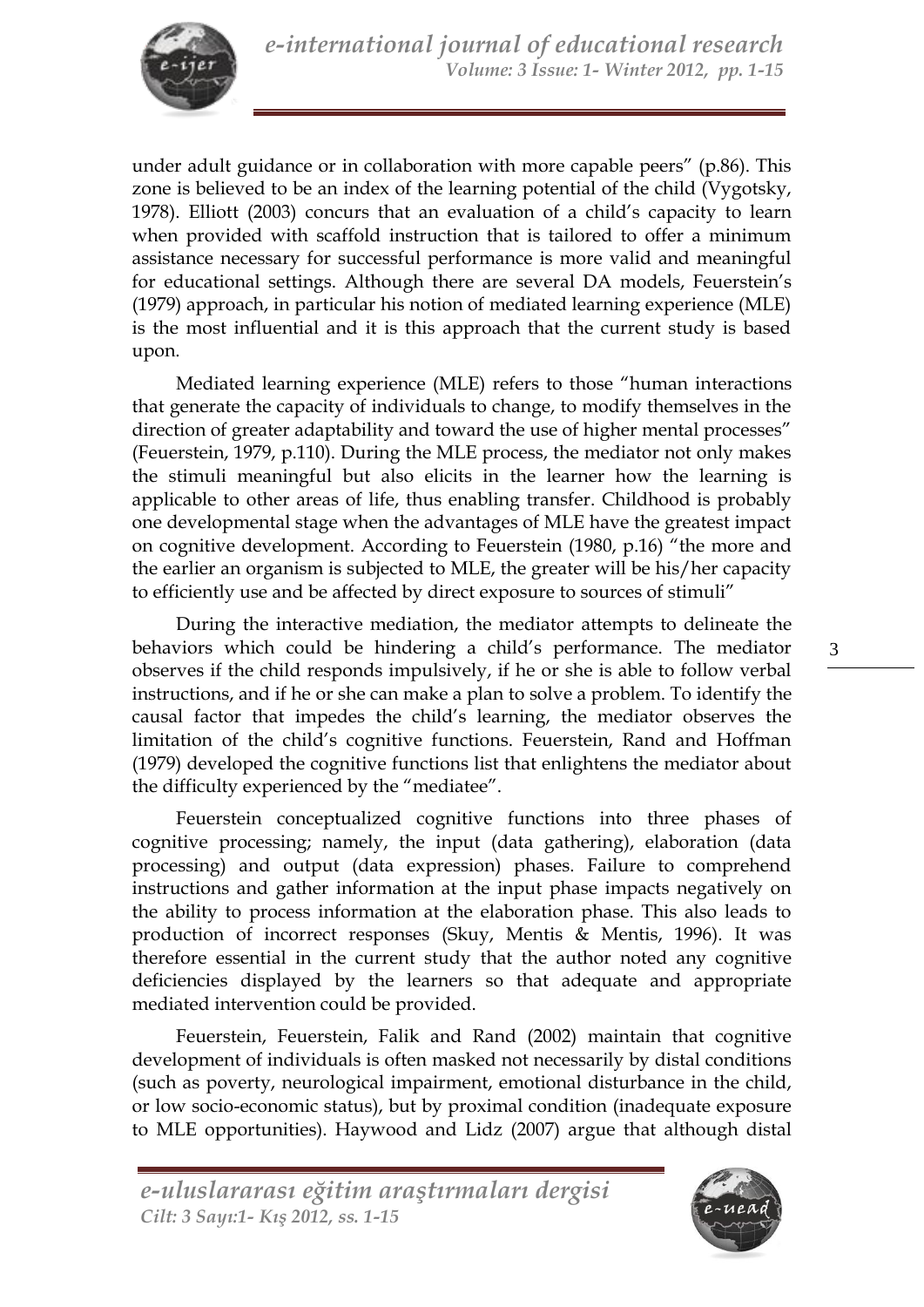

conditions are commonly found in individuals with less than optimal cognitive development that does not necessarily mean they are causal factors of low intellectual functioning but rather correlation variables. It was therefore argued in the present study that if remedial school learners are exposed to sufficient MLE interventions their cognitive function can be enhanced.

Learners with learning difficulties are of concern because their learning problems appear difficult to "remedy" within a mainstream classroom using normal teaching methods (Yuen, Westwood & Wong, 2004). As a result, it is commonly accepted that these learners require intensive remedial intervention from a trained specialist educator if they are to make progress (Pikulski, 1994; Pinnell, 1997).

Application of Mediated Learning Experience: In support of Feuerstein's notion of MLE, numerous studies (including Schur, Skuy, Zietsman & Fridjhon, 2002; Tzuriel & Kaufman, 1999) have been conducted, not necessarily with remedial school learners. Tzuriel and Kaufman (1999) explored the relation between MLE and cognitive modifiability among the children who had undergone cultural change. Before the mediation intervention, a group of Ethiopian children  $(n = 29)$  was compared with a group of Israeli-born children (n = 23) on the Coloured Progressive Matrices (CPM) and on two preschool dynamic assessment measures of learning potential, the Children's Inferential Thinking Modifiability test (CITM) and the Children's Analogical Cognitive Modifiability test (CATM). The results demonstrated initial significant differences ( $p \le 0.01$ ) on all the three measurements in favour of the Israeli-born children. After a short period of exposure to intensive mediation, the Ethiopian group had improved significantly and performed at the same level as their counterparts.

In another study, Schur et al. (2002) investigated the effectiveness of teaching experimental astronomy curriculum (EAC) to a group of low functioning high school learners in Israel based on a combination of MLE and a constructivist approach. This study included an experimental and a control group, each of which comprised 16 Grade nine learners. Although learners within both groups received instruction on the earth for three hours per week, the experimental group did so within the framework of the EAC, while the control group was exposed to a conventional approach to earth studies. The results revealed that the experimental group (receiving the curriculum through a combination of MLE and constructivism) improved their cognitive functions and learnt about the earth to a significantly greater degree than a comparable control group (receiving a conventional approach).

In a South African context, Skuy, Gewer, Osrin, Khunou, Fridjhon and Rushton (2002) investigated the effects of Mediated Learning Experience on improving cognitive functioning of psychology students  $(n = 98)$  in a

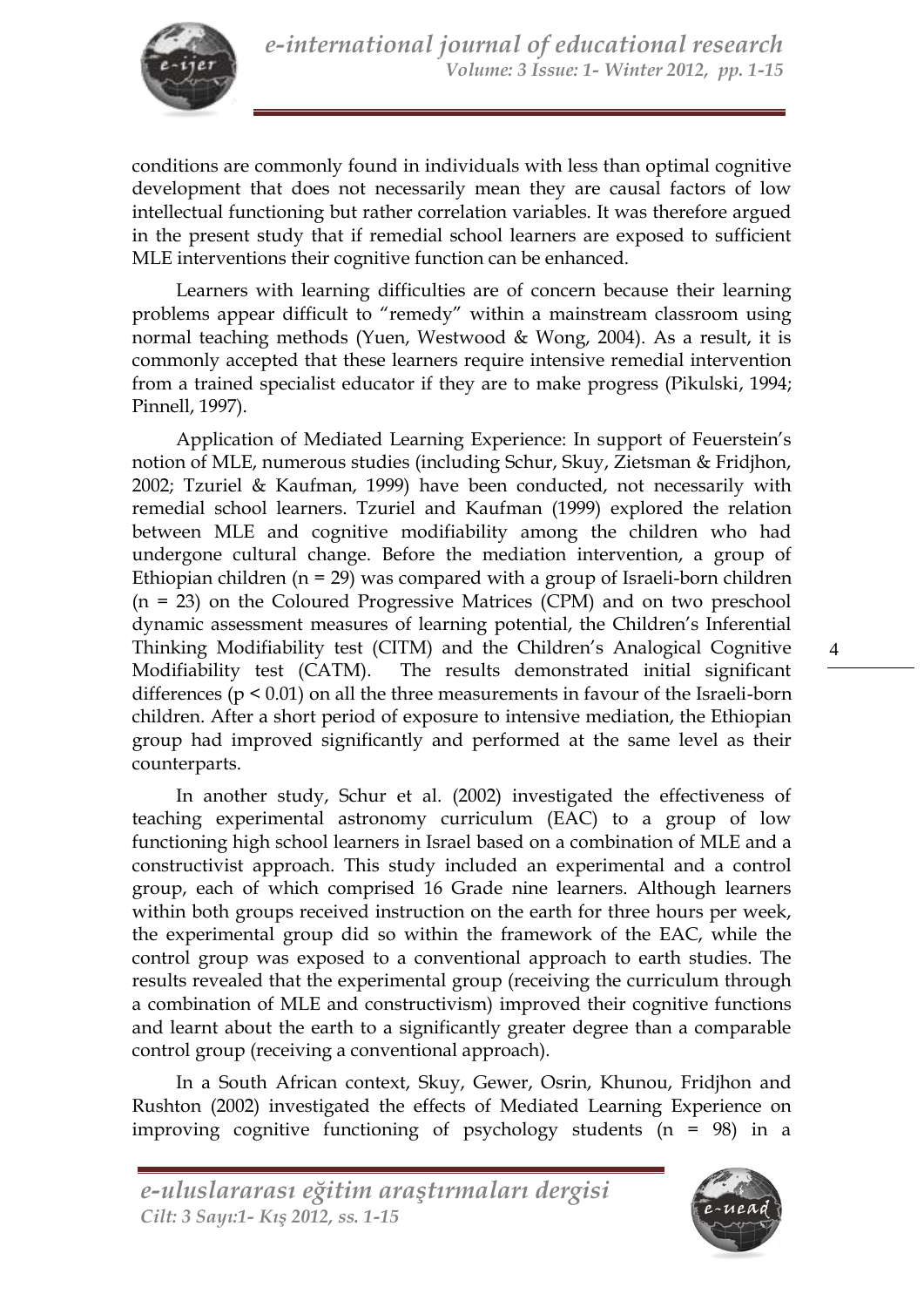

predominantly white tertiary institution. The Raven's Standard Progressive Matrices (RSPM) served as a pre- and post-test measurement of cognitive ability. Mediation was only provided to the experimental group, which was divided into four subgroups (race), for purposes of the intervention. Although analysis of the pre-test scores yielded significant difference due to the effect of race, the post-test results yielded significant difference as an effect of the mediation and non-significant results as an effect of race.

Seabi and Amod (2009) conducted a pilot study in which the effects of a mediated intervention programme on a sample of grade five learners in a remedial school were explored. The purpose of the study was to compare the effects of one-to-one mediation in comparison to group mediation. It was proposed that participants within the Individual Mediation group (n=10) would perform significantly better than those within the Group Mediation group (n=10) given individualized intervention. Mediation tools/instruments (i.e. Set Variations B-8 to B-12 from Feuerstein's Learning Potential Assessment Device) served as a vehicle for mediating cognitive deficiencies. Results revealed a significant improvement in scores only within the Individual Mediation group. Despite the statistically significant improvement yielded within the Individual Mediation group, no statistically significant difference was found between the Individual Mediation and the Group Mediation sample.

It is argued in the current study that the above mentioned study (Seabi & Amod, 2009) may have underestimated the effects of mediation since the two groups which have been exposed to mediated learning intervention were compared without using a control group. The current study therefore investigated the effects of mediation in improving performance on nonverbal intelligence assessment, using Raven's Coloured Progressive Matrices. This Raven's test was chosen in order to follow up Seabi & Amod's (2009) study on remedial school learners. It was hypothesized that following the MLE intervention, the experimental group would perform significantly better than the control group on the Raven's Coloured Progressive Matrices (RCPM) scores. The research questions of the present study were twofold: İs there statistically significant difference between RCPM pre-test and post-test scores within the experimental and control groups? Is there statistically significant difference between the experimental and control groups on the RCPM post-test scores?

### **METHOD**

Participants were drawn from Grade four to Grade seven classes in an urban Remedial School. This study was conducted in a multi-racial school in Johannesburg. There are no more than 15 learners in a class. Learners admitted to this school could not cope with mainstream learning for variety of reasons including issues related to learning, behavioural, and cognitive challenges. A

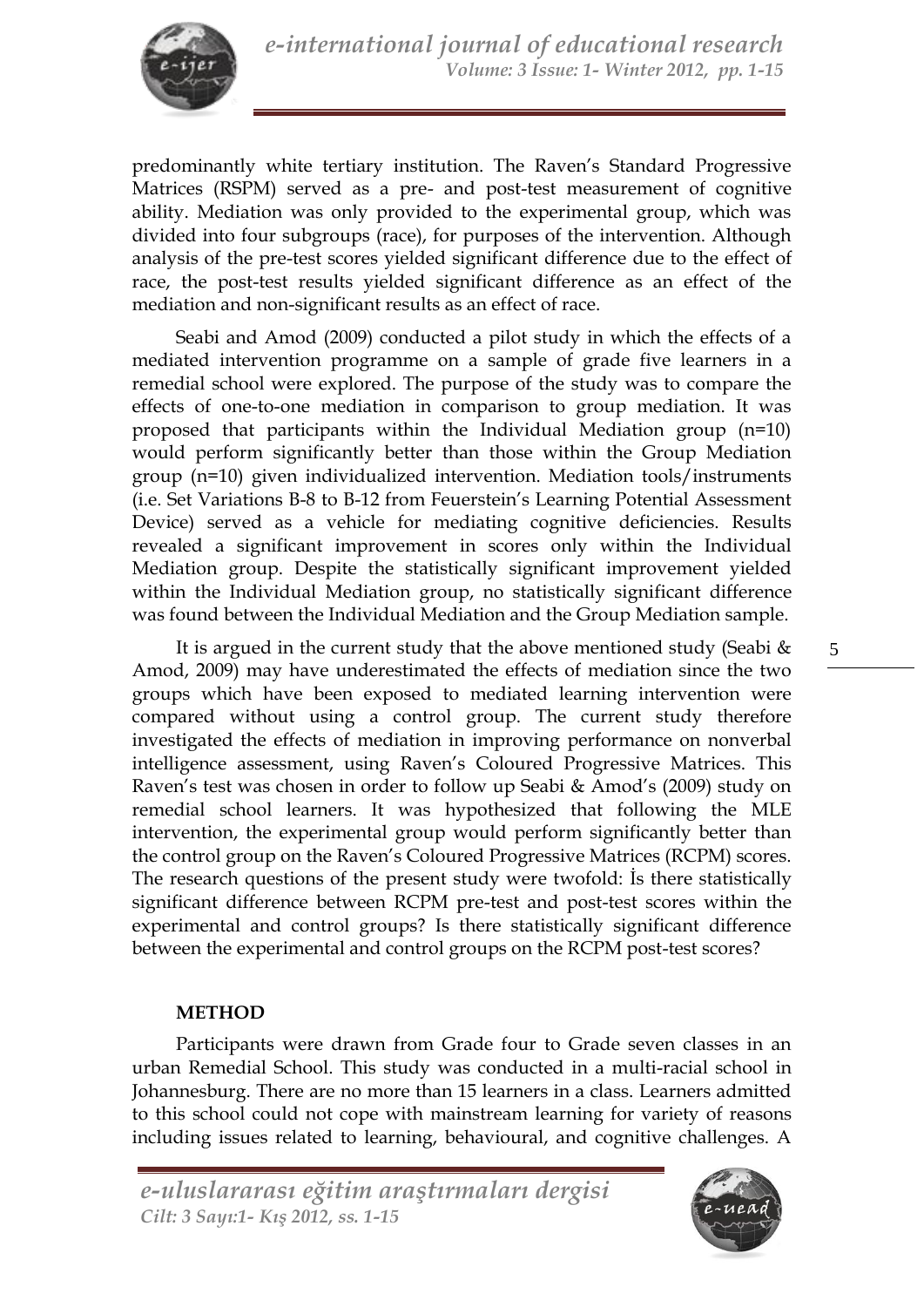

majority of these learners have been diagnosed with a "learning disability", which is a generic term that refers to a heterogeneous group of disorders manifested by significant difficulties in the acquisition and use of listening, speaking, reading, writing, reasoning or mathematical ability (Hammill, 1990).

Sixty-seven learners participated in this study with a mean age of 11.8 and age ranges from 9 to 14 years. There were 52 percent (n=35) males and 48 percent (n=32) females. In an effort not to disrupt the learning programme, 42 percent (n=28) of learners from Grade four and Grade five were assigned the experimental condition, whilst 58 percent (n=39) of learners from Grade six and Grade seven comprised the control group. Therefore, learners were not randomly assigned to different conditions.

Instruments used in the current study were derived from the Learning Potential Assessment Device (LPAD). Only the Raven's Coloured Progressive Matrices (RCPM) and the Set Variations B-8 to B-12 were utilized.

The Ravens Progressive Matrices (RPM: (Raven, 1956)) are among the most researched and widely used of all culture-reduced tests (Raven, 2000). It is a nonverbal problem solving test in which each sets starts with an obvious problem and becomes progressively more difficult. The Raven's Coloured Progressive Matrices (RCPM) items are presented on a coloured background in order to make the task visually stimulating, with the exception of the last few tasks which are presented on black and white. Rand and Kaniel (1987) reported reliability coefficients of .8 and .9. However, the RCPM was recently found to have good validity and reliability indices and is considered to be a suitable measure to assess nonverbal intelligence of young children (Kazem, Alzubiadi, Yousif, Aljamali, Al-Mashdany, et al., 2007). The RCPM test consists of three sets of problems: A, AB, and B. the possible scores on this test range from 0 to 36. Problems A and AB were utilized in this study as pre-post measurements, whereas set B was used for the mediation. As a result, the scores ranged from 0 to 24. Although the RCPM has been standardized only in the United Kingdom (1992), United States of America (1993) and Germany (1997), several studies conducted in South Africa confirmed the significance of the RCPM as a measure of intellectual functioning (Grieve & Viljoen, 2000; Seabi & Amod, 2009; Skuy et al., 2002).

Learning Potential Assessment Device (LPAD) Variations B8 – B12 (Feuerstein, Haywood, Rand, Hoffman and Jensen, 1986). The LPAD materials include tools that involve higher cognitive processes and mental operations, such as the Verbal Analogies, The Organizer and LPAD Set Variations B-8 to B-12. The LPAD Variations B-8 to B-12 consists of sets of six variations on five Raven's Coloured Progressive Matrices items. These Variations were selected for the current study because "they permit the examiner to access and modify abstract thinking, and also represent tasks that under normal circumstances are

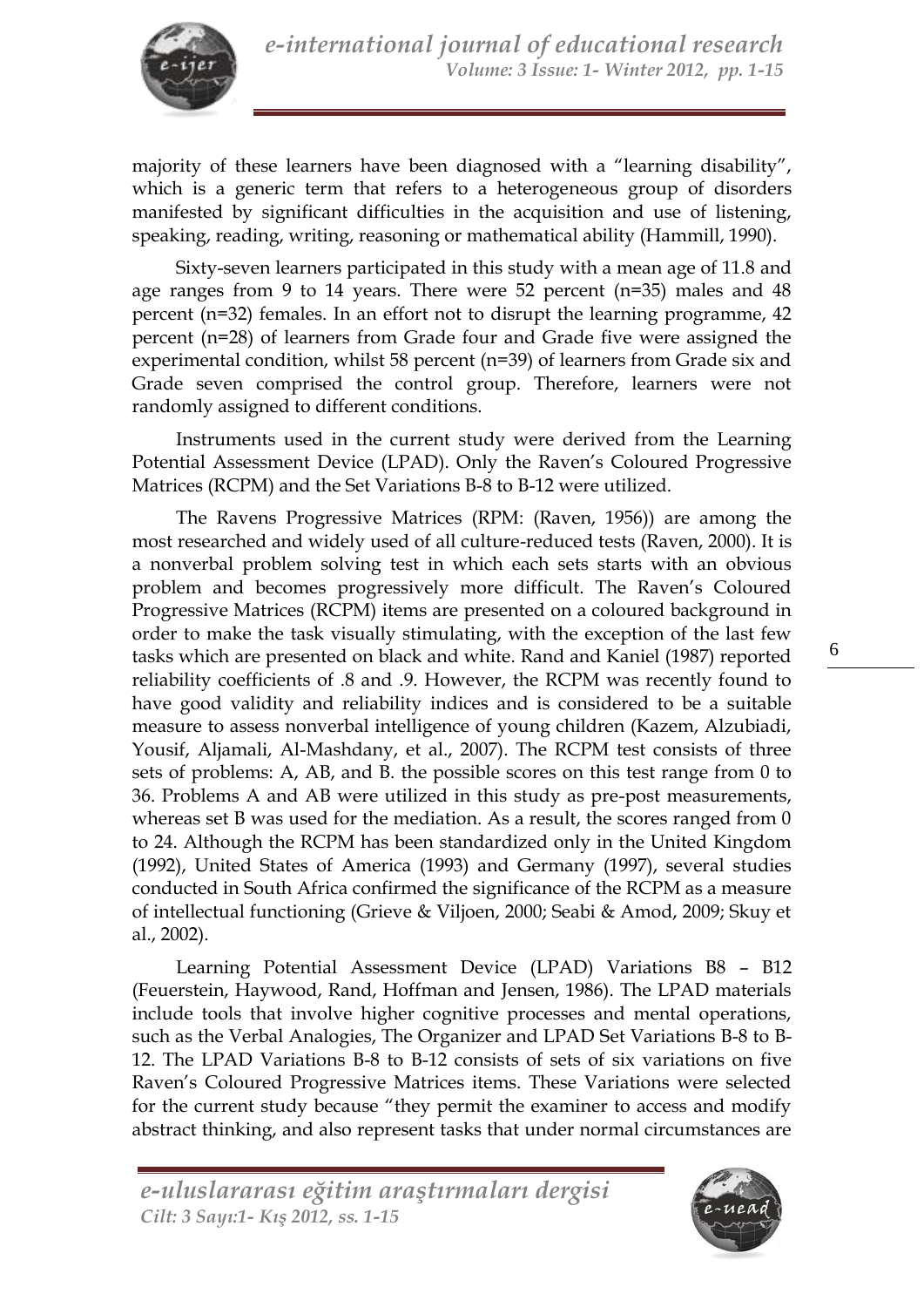

rarely offered to the low-functioning individual" (Jensen & Feuerstein, 1987, p.396). Like the RCPM, it measures the same components such as an individual's ability to form comparisons, to reason by analogy and to organize spatial perceptions into systematically related wholes (Tzuriel & Haywood, 1992).

The current study adopted a quantitative pre-post quasi-experimental design with an intervention in between. Participants underwent the pre-test and post-test phases by completing the RCPM measure according to standard administrations. The study focused on improving scores on the Raven's matrices using the Set Variations II B8-B12 of the LPAD as the mediation task.

At the pre-test phase (day 1), all the participants were administered to the RCPM in a group setting. Participants within the experimental group were then exposed to one-to-one MLE intervention for approximately 30 to 45 minutes depending on the needs of the learner (day 8).

During the mediation, the author assumed the role of a mediator between the mediatees' thinking processes and the cognitive strategies being taught. The mediation was geared towards correcting thinking patterns that impair learning, developing accurate perception, and insight and understanding of the participant's thought processes. As cited in Seabi and Amod (2009, p.191), "the mediatees were encouraged to develop effective thinking strategies, refrain from impulsivity, be precise and systematic in gathering of data, clearly identify and define problems, devise a plan of action and avoid trial-and-error responses, look for logical evidence and reflect before responding". The mediator intervened when it was necessary to assist the participants/mediatees as much as needed to complete the tasks. As already mentioned, aspects that were covered included:

- $\triangleright$  Regulation of behaviour, which implies inhibiting impulsivity or overcoming a blocking that may obstruct mediatee's successful performance;
- Developing accurate perception through systematic approach of gathering and understanding of the problem, and being precise and clear;
- $\triangleright$  Production of reflective and analytic insight, whereby mediatees were assisted to think about the nature of tasks and their requirements and to be critical of their solutions; and
- Provision of appropriate verbal tools necessary to receive, store, process/elaborate and express information (Feuerstein et al., 1979; Skuy, Mentis & Mentis, 1996).

The approach was of a process-oriented nature rather than content focused. It is essential to note that during the mediation process, many of these learners were highly anxious and hesitant to respond. It appears that their

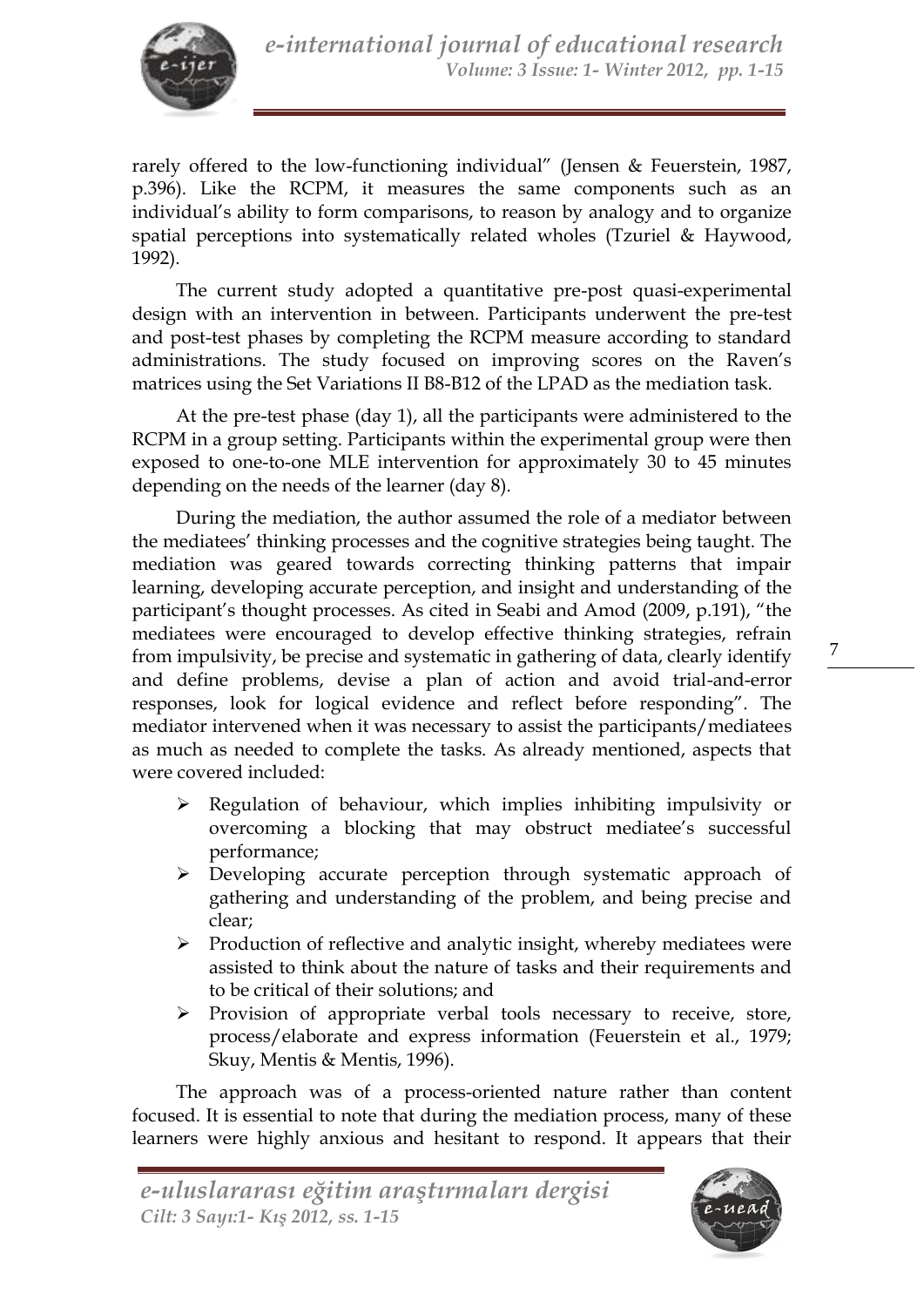learning difficulty had resulted in emotional upset. It was essential for the mediator to address emotional issues first, so the learners could be able to focus on the tasks. The mediator acknowledged their feelings and assured them that inability to respond accurately to a question was part of the learning process, and they were not going to be punished for getting anything wrong. A rapport was established with the mediatees, and the mediator mediated behavioural and cognitive deficiencies displayed by the participants. A week after the intervention period, the RCPM was then re-administrated to all the participants.

*Ethical considerations:* The author obtained permission from the university's Ethics Committee to conduct the study and proceeded with the research only once this had been procured. Given that this sample is considered a vulnerable population, consent was obtained from parents or guardians, the principal of the school, educators, and the learners themselves. The participants were initially invited to participate in the research process and were informed they had the right to say no if they felt that way (voluntary). And if they participate and later feel that they did not want to continue with the study (tasks), they would not be hurt or laughed at (withdrawal). They were also told that no one would know what they have written as it was a secret (confidential) between them and the researcher, and that their names were not going to be written in the report.

*Data Analysis:* An independent t-test was utilised to compare pre-test scores of the experimental and control groups on the RCPM scores. This analysis was done to determine the groups' initial level of performance. A paired t-test was also conducted to determine if significant improvement in the RCPM scores from pre-test phase to the post-test phase could be demonstrated within the control and experimental groups. It was expected that the experimental group would demonstrate significant improvement as a result of the mediation intervention, while no improvement was expected within the control group. An Analysis of Covariance (ANCOVA) was performed to test whether there was significant difference between the experimental and control groups on the RCPM post-test scores. The pre-test scores of the RCPM served as the covariates. By controlling the effects of the differences that the experimental and control groups would bring, effectiveness of the intervention was investigated without confounding variables. Given the composition of the control and experimental groups, (control group was composed of participants in higher grades; Grade 6 and Grade 7, while those in the experimental group were in Grade 4 and Grade 5) it was expected that the gap between the groups would narrow due to the mediation intervention.

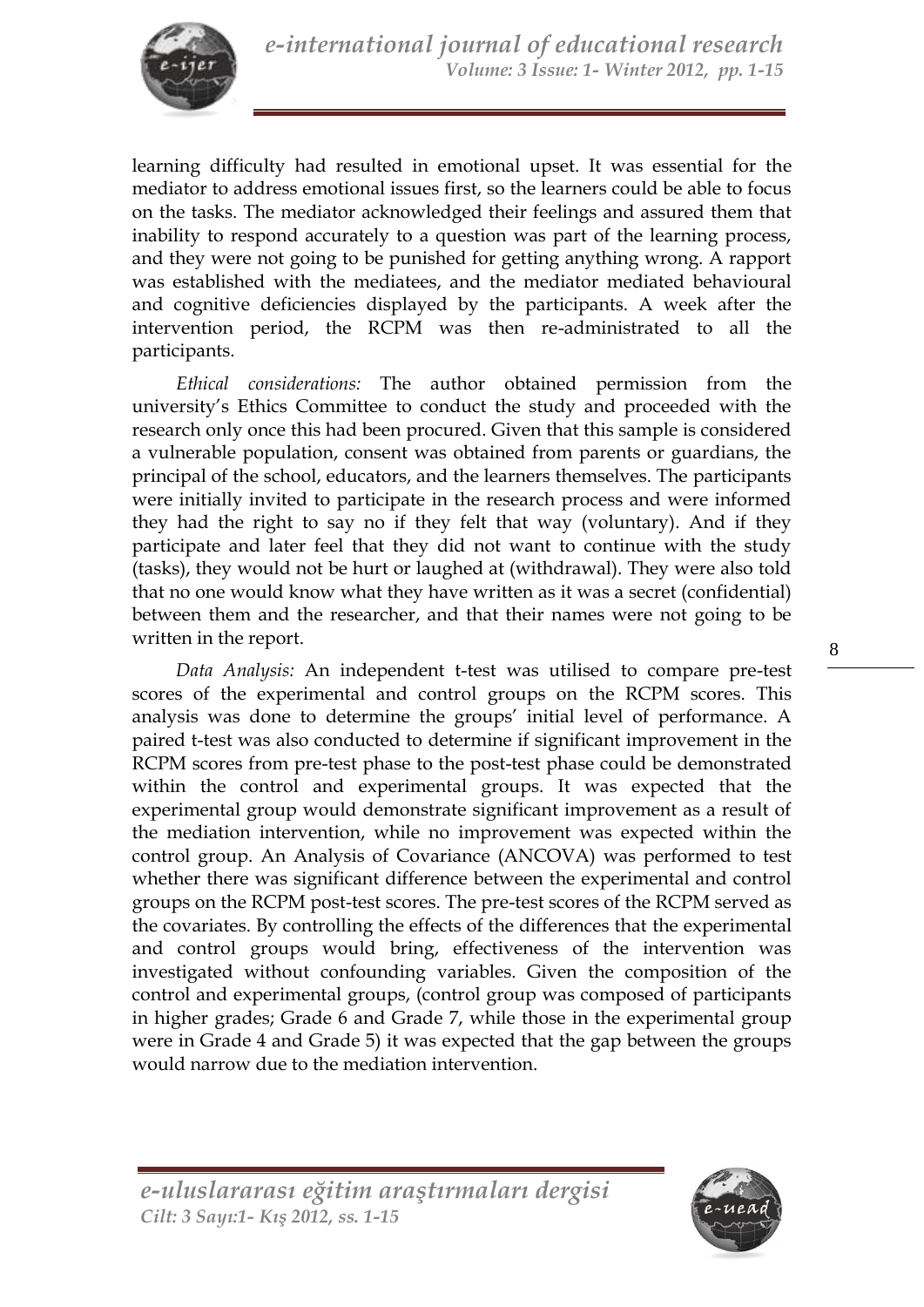

### **RESULTS**

The pre- and post-test means and standard deviations of the RCPM scores are presented in Table 1 for both the experimental and control groups. A statistically significant difference (t  $[1, 66] = -5.48$ , p<.01) was found between the pre-test RCPM scores, in favour of the control group. As shown in Table 1, a statistically significant (t  $[1, 27] = -6.14$ ,  $p<0.01$ ) improvement of scores from the pre- to the post-test phase was only found within the experimental group.

| Mean SD<br>- SD<br>Mean<br>n.<br>28<br>$19.67$ 3.5 $-6.14**$<br>16.75<br>-4.9 | Variable     | <b>Pre</b> |  |  | <b>Post</b> |  |
|-------------------------------------------------------------------------------|--------------|------------|--|--|-------------|--|
|                                                                               |              |            |  |  |             |  |
|                                                                               | Experimental |            |  |  |             |  |
| 39<br>20.05<br>20.23 3.5<br>41<br>-142                                        | Control      |            |  |  |             |  |

**Table 1: Pre-test and post-test Mean RCPM Scores within the Groups**

To determine whether there was a significant difference between the control group and experimental group on the post-test RCPM scores, an ANCOVA was conducted. The results revealed no statistical significant difference (F  $[1, 66] = 0.39$ , p > 0.05) between the experimental and control groups on the RCPM scores.

As illustrated in Figure 1, it can be seen that the gap between the experimental and control groups on the RCPM mean scores narrowed from pretest to post-test teaching phase, in favour of the experimental group.



**Figure 1: Pre-posttest mean Raven's scores within the experimental and control groups**

## **DISCUSSION AND CONCLUSİON**

The major objective of the study was to investigate whether Feuerstein's mediated learning experience could be used as a vehicle for enhancing

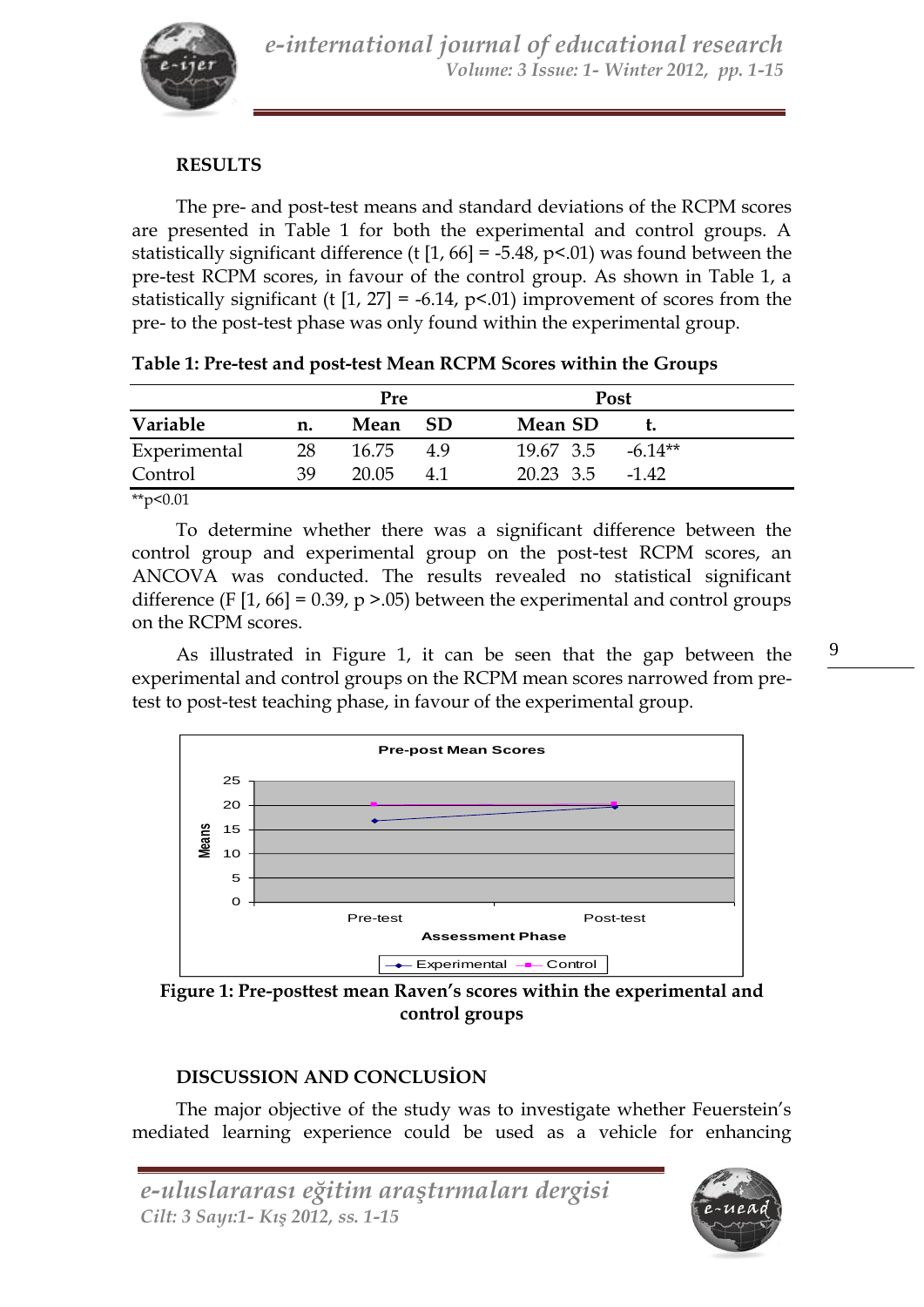cognitive functioning of learners in a remedial school. The findings showed, as expected, that learners within the experimental group which was exposed to mediated learning experience demonstrated significant improvement from pretest to post-test teaching phase. Consistent with the reviewed literature (Seabi & Amod, 2009; Skuy, et al., 2002), these results suggest that provision of mediated learning experience is crucial to learners with special educational needs and that these learners have more potential ability than is estimated by traditional intelligence tests.

No significant difference was found between the experimental and control groups on the post-test RCPM scores. Of significant interest is that the gap between these groups on the RCPM means narrowed in favour of the experimental group, as an effect of the mediation. These findings are of special importance as they suggest that learners could benefit from interacting with a mediator, thereby enabling them to reach a level of cognitive functioning that they could not access without the mediators' assistance. These results confirm Vygotsky's (1978) notion of a zone of proximal development in which cognitive structures can be enhanced when the learner interacts with a more experienced peer.

Given that 30 to 45 minutes of intervention was provided to each learner within the experimental group, it is speculated that a five-day intervention of 30 to 45 minutes per day could have resulted more in significant improvement. However, since the participants within the experimental group were in Grade four and five versus those in Grade six and seven in the control group, had the mediation intervention been provided for a longer duration, better results could have been found.

The present findings have educational implications. On the basis of the results, it is asserted that the learners exposed to mediated learning experience intervention were better able to cope with the cognitive problems. This supports Feuerstein's theory that initial poor performance was a result of a lack of mediated learning experience rather than inherent differences or deficiencies (Feuerstein, et al., 1979). In addition, provision of appropriate mediated learning opportunities enabled the learners to function adequately. The modification that transpired after such a short investment holds out the promise for even greater change after longer-term intervention. Therefore utilization of dynamic assessment provides a more accurate and fair assessment of abilities which enables the examiner to identify the individual's potential (Tzuriel, 2000b).

A major limitation of the current study was the composition of the groups. While the composition of the experimental group comprised learners in Grade four and Grade five, the control group was composed of learners in Grade six and Grade seven. The lack of equivalence between the groups poses a threat to

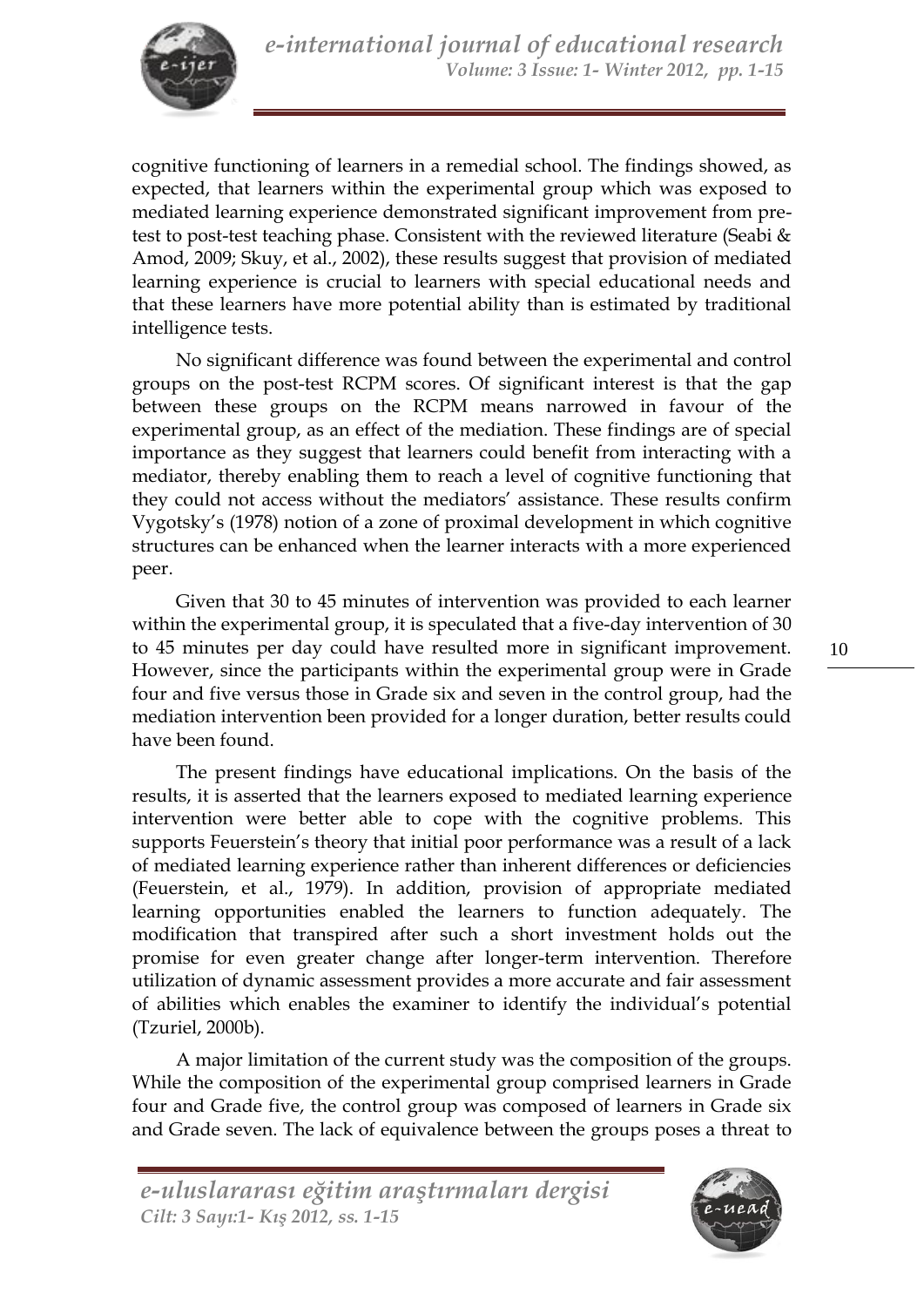

internal validity. It was not possible to randomly constitute the groups, as it was the school principal's request that the learning programme should not be significantly disrupted, since the intervention was carried out during school hours. The mediated learning experience intervention was of a short duration. A long-term intervention programme where cognitive modifiability could be more permanent and pervasive is suggested.

The results of the present study suggest that the deficiencies that impede performance on cognitive tasks for remedial school learners are amenable to mediation. The fundamental rationale for assessing cognitive potential in this way is that if modifiability can be observed through such a short period of intervention, cognitive structural change may be possible through a long-term investment. According to Feuerstein (1979, p.71), mediated learning experience is a "prerequisite to effective, independent and autonomous use of environmental stimuli by the child". Impoverishment of this meaningful experience tends to conceal cognitive potential and as a result, traditional intelligence tests may be insensitive, as they largely assess environmentally learned abilities (Feuerstein & Feuerstein, 1991). Consequently, low educator expectations and placement to special schooling may limit learners' cognitive development.

### **REFERENCES**

- Campione, J.C. & Brown, A.L. (1987). Linking dynamic assessment with school achievement. In C.S. Lidz (Ed.), *Dynamic assessment: An integrated approach to evaluating learning potential* (82-115). New York: Guilford.
- Elliott, J. (2003). Dynamic Assessment in Educational Settings: realizing potential. *Educational Review*, 55 (1), 15-32.
- Feuerstein, R. (1979). *The dynamic assessment of retarded performers: The learning potential assessment device, theory, instruments, and techniques.* Baltimore, Md.: University Park Press.
- Feuerstein, R. (1980). *Instrumental Enrichment: An Intervention Programme for Cognitive Modifiability*. Baltimore, Md.: University Park Press.
- Feuerstein, R., Feuerstein, R., Falik, L. H. & Rand, Y. (2002). *Assessing the Cognitive Modifiability of Children and Youth with Down Syndrome*. Jerusalem: ICELP Press.
- Feuerstein, R., Haywood, H. C., Rand, Y., Hoffman, M. B., & Jensen, M. (1986). *Examiner manuals for the Learning Potential Assessment Device*. Jerusalem: Hadassah-WIZO-Canada Research Institute. (Revised 1983, 1984, 1986).
- Feuerstein, R., Rand, Y., & Hoffman, M. (1979). *The Dynamic Assessment of Retarded Performers: The Learning Potential Assessment Device (LPAD).* Baltimore, MD: University Park Press. New revised edition: Feuerstein, R. (2003). The Dynamic Assessment of Cognitive Modifiability. Jerusalem: ICELP Press.
- Foxcroft, C., & Roodt, G. (2005). *An introduction to psychological assessment in the South African context* (2nd ed.). Cape Town: Oxford Press.
- Grieve, K.W. & Viljoen, S. (2000). An exploratory study of the use of the Austin maze in South Africa. *South African Journal of Psychology*, 30 (3), 14-18.
- Hammill, D. D. (1990). On defining learning disabilities: An emerging consensus. *Journal of Learning Disabilities*, 22, 74-84.

*e-uluslararası eğitim araştırmaları dergisi Cilt: 3 Sayı:1- Kış 2012, ss. 1-15*

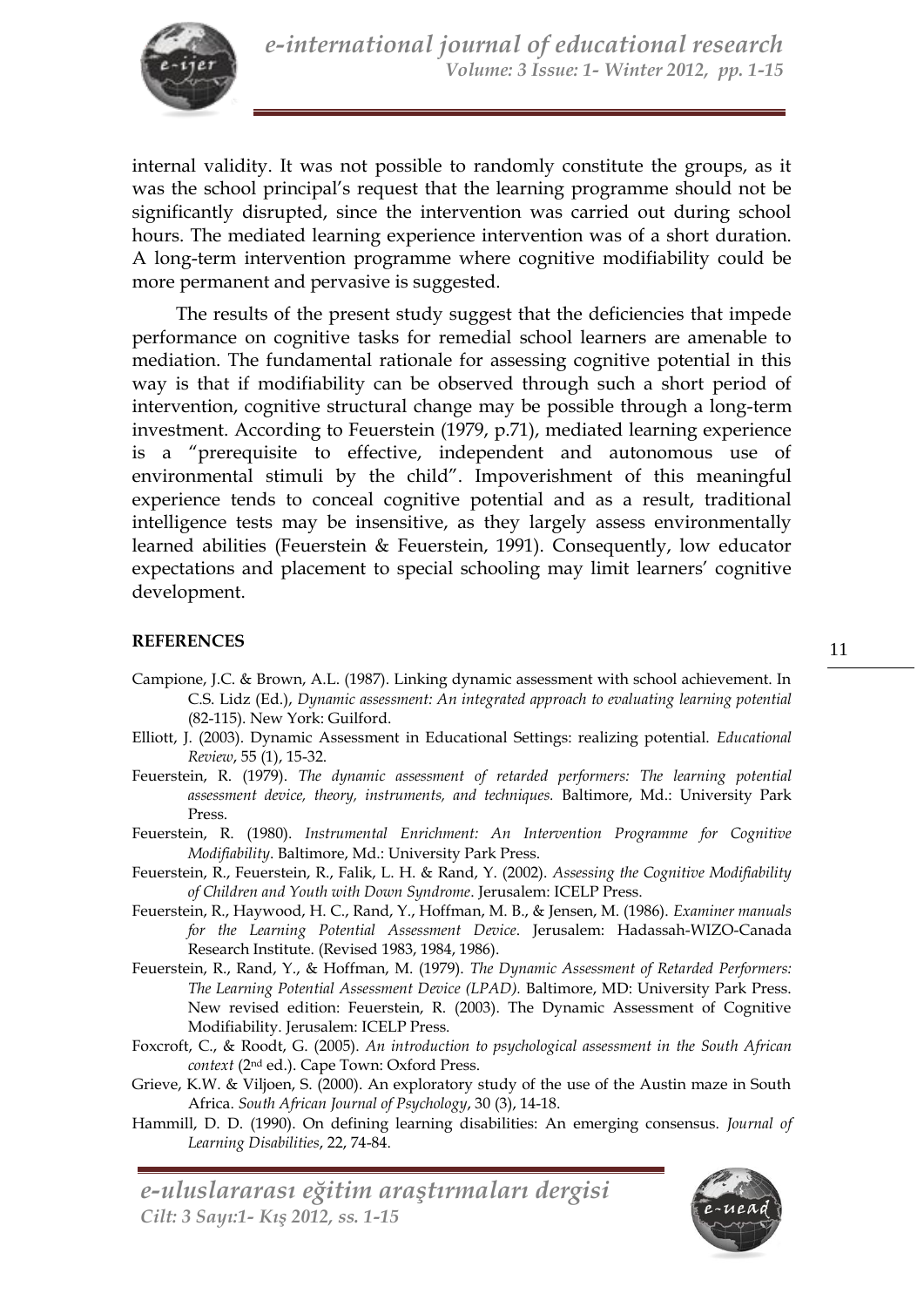

- Haywood, H.C. & Lidz, C.S. (2007). *Dynamic assessment in practice: Clinical and educational applications*. New York: Cambridge University Press.
- Haywood, H. C. & Tzuriel, D. (2002). Applications and challenges in dynamic assessment. Peabody, *Journal of Education*, 77 (2), 40-63.
- Jensen, M.R. & Feuerstein, R. (1987). The Learning Potential Assessment Device: From Philosophy to Practice. In Lidz, C.R. (Ed). *Dynamic Assessment, an interactional approach to evaluating learning potential* (pp. 379-401). New York: The Guilford Press.
- Karpov, Y.V. & Tzurıel, D. (2009). Dynamic Assessment: Progress, Problems and Prospects. *Journal of Cognitive Education and Psychology*, 8(3),228-237.
- Kazem, A.M, Alzubiadi, A.S, Yousif, Y.H, Aljamali, F., Al-Mashdany, S., et al., (2007). Psychometric properties of Raven's Colored Progressive Matrices for Omani Children aged 5 through 11 years. *Social Behavior and Personality: an international journal*, 35 (10), 1385-1398.
- Kleinert, H.L., Kennedy, S., & Kearns, J.F. (1999). The impact of alternative assessments: A statewide teacher survey. *Journal of Special Education*, 33, 93–102.
- Lidz, C. S. (2002). Mediated Learning Experience as a Basis for an Alternative Approach to Assessment. *School Psychology International*, 23 (1), 68-84.
- Murphy, R. & Maree, D. J.F. (2006). Meta-analysis of dynamic assessment research in South Africa. *Journal of Cognitive Education and Psychology*. 6(1), 32-60.
- Pikulski, J. (1994). Preventing reading failure: a review of five effective programs. *The Reading Teacher, 48, 1*, 30–39.
- Pinnell, G.S. (1997). Reading Recovery: A summary of research. In J.Flood, S.B.Heath, & D.Lapp (Eds) *Handbook of research on teaching literacy through the communicative and visual arts* (pp.638–654). New York: Macmillan.
- Rand, Y. & Kaniel, S. (1987). Group administration of the LPAD. In C. Lidz (Ed.) Dynamic assessment: *An Interactional approach to evaluating learning potential*. New York: Guilford.
- Raven, J. C. (1956). *Guide to Using the Coloured Progressive Matrices*, Revised edition. London: H. K. Lewis & Co., Ltd.
- Resing, W. (1997). Learning potential assessment: The alternative for measuring intelligence? *Educational Psychology and Child Psychology*, 14, 68-82.
- Schur, Y., Skuy, M., Zietsman, A., & Fridjhon, P. (2002). A thinking journey based on constructivism and mediated learning experience as a vehicle for teaching science to low functioning students and enhancing their cognitive skills. *School Psychology International*, 23, 36–67.
- Seabi, J. & Amod, Z. (2009). *Effects of Mediated Intervention on Cognitive Functions: A Pilot Study with Grade Five Learners at a Remedial School. Australian Journal of Learning Difficulties*. 14(2), 185-198.
- Skuy, M., Gewer, A., Osrin, Y., Khunou, D., Fridjhon, P. & Rushton, P. (2002). Effects of mediated learning experience on Raven's matrices scores of African and non-African university students in South Africa. *Intelligence.* 30, 221-232.
- Skuy, M., Mentis, M. & Mentis, M. (1996). *Mediated learning in and out of the classroom*. Arlington Heights, II: Skylight.
- Skuy, M., Seabi, J., Skuy, M., & Fridjhon, P. (2003). *Relationship of intellectual functioning and personality/attitudinal variables to university grades of first year Africa and non-African students in South Africa*, Conference of International Society for Intelligence Research, Long Beach, California, USA, December.
- Skuy, M. & Skuy, M. (2005). Contribution of intelligence and cognitive-affective variables to university grades among African, Indian, and White Engineering students in South Africa. *Journal of Cognitive Education and Psychology*. 5(1), 25-46.

*e-uluslararası eğitim araştırmaları dergisi Cilt: 3 Sayı:1- Kış 2012, ss. 1-15*

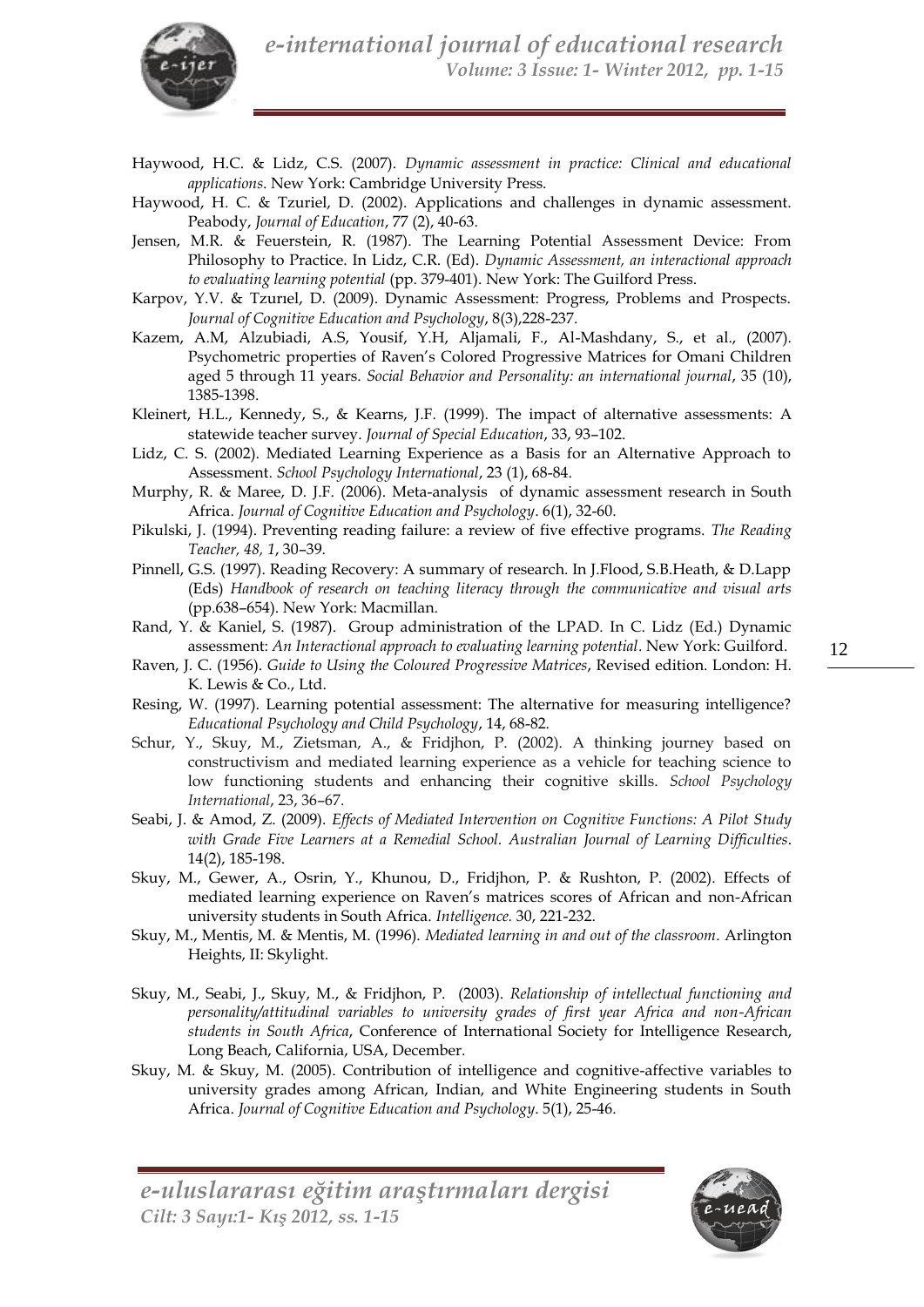

- Sternberg, R. J. & Grigorenko, E. L. (2001). *All testing is dynamic testing, Issues in Education*, 7, 137-170.
- Tzuriel, D. (2000a). Dynamic Assessment of young children: educational and intervention perspectives. *Educational Psychology Review*, 12(4), 385-435.
- Tzuriel, D. (2000b) The Cognitive Modifiability Battery (C.M.B)- Assessment and intervention: Development of a dynamic assessment instrument. In *Dynamic Assessment: Prevailing models and applications (*C.S. Lidz & J. Elliott) pp. 375–406. JAI Press, New York.
- Tzuriel, D. & Haywood, H.C. (1992). The development of interactive-dynamic approaches for assessment of learning potential. In H.C. Haywood & D. Tzuriel (Eds.) *Interactive Assessment* (pp.3-37). New York: Springer-Verlag.
- Tzuriel, D., & Kaufman, R. (1999). Mediated learning and cognitive modifiability: Dynamic assessment of young Ethiopian immigrants in Israel. Journal of Cross-Cultural Psychology, 30, 359–380.

Vygotsky, L. S. (1978). *Mind in Society*. Boston: Harvard Press.

- Yuen, M.T., Westwood, P. S. & Wong, G. (2004). Meeting the needs of students with specific learning difficulties in the mainstream education system: data from primary school teachers in Hong Kong**,** *The International Journal of Special Education,* 20, (1). 67-76.
- Zaaiman, H., van der Flier, H. & Thijs, G. D. (2001). Dynamic Testing in Selection for an Educational Programme: Assessing South African Performance on the Raven Progressive Matrices. *International Journal of Selection and Assessment*, 9 (3), 258-269.

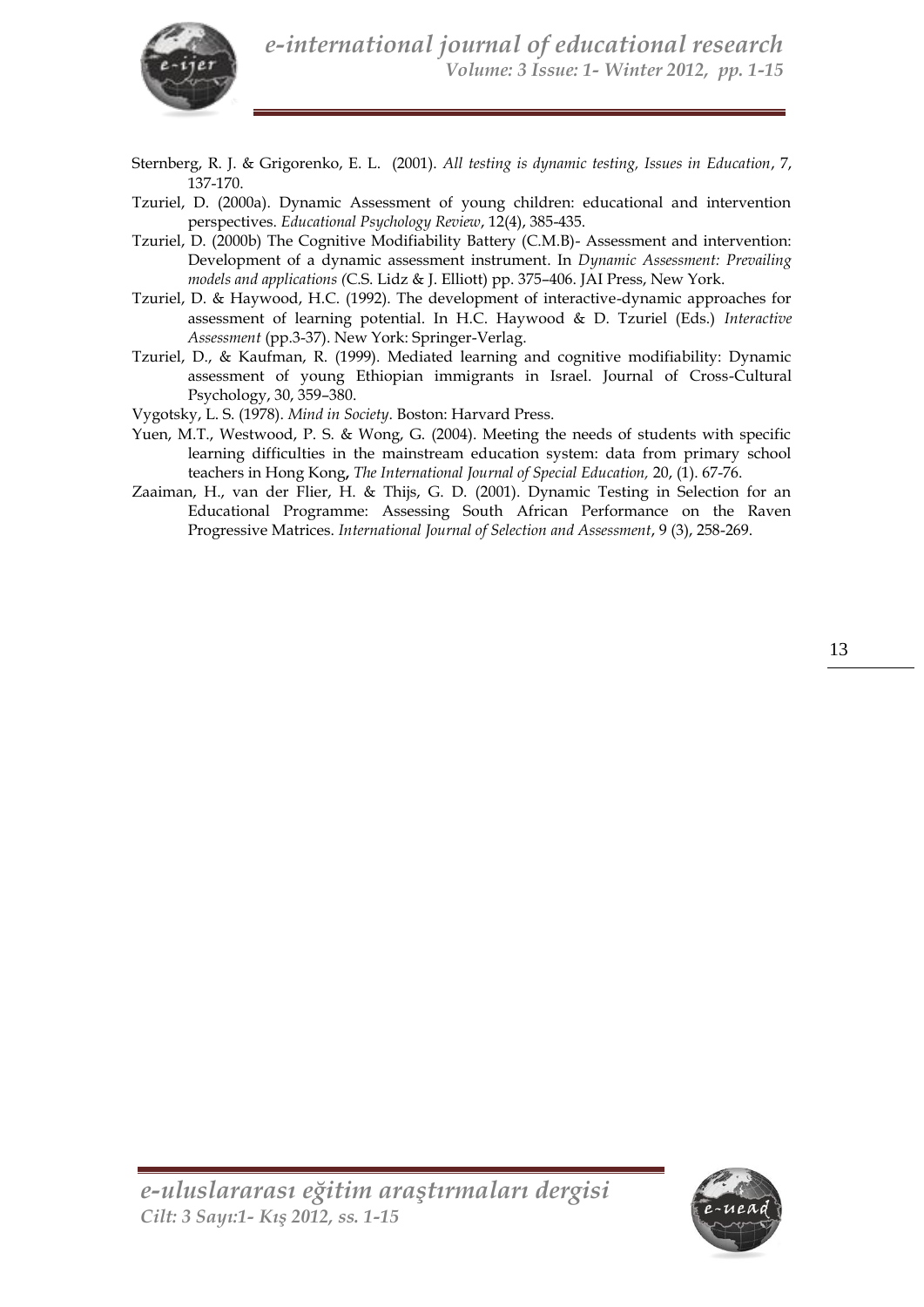

# **Telafi Eğitimi Veren Okullardaki Öğrenenlerin Bilişsel İşlevlerini Geliştirmede Feuerstein'in Aracılı Öğrenme Deneyimi Teorisinin Kullanımı**

*Joseph Seabi Witwatersrand Üniversitesi Psikoloji Bölümü-Güney Afrika, [joseph.seabi@wits.ac.za](mailto:joseph.seabi@wits.ac.za)*

*Problem Durumu:* Bilişsel yeteneği ölçmede kullanılan geleneksel yöntemler önyargıyla ve adaletsiz bir şekilde Batılı ülkelerdeki kültürel ve sosyo-ekonomik azınlıklara ve Afrika ülkelerinde dezavantajlı konumda bulunanlarca eleştirilmektedir. Bu toplulukların bilişsel işlevlerini artırma ve geliştirme konusunda iyileştirici ya da çözüm üretici stratejiler geliştirme yeteneğinden yoksun oldukları tespit edilmiştir. Güney Afrikalıların çoğunun ırk ayrımı sırasında maruz kaldıkları sosyo-ekonomik ve eğitimsel dezavantajlar ve mevcut rejimde de devam eden aynı dezavantajlı dönem göz önüne alındığında mevcut yeteneklerden ziyade gelecekteki potansiyele odaklanan değerlendirme yaklaşımlarına ihtiyaç olduğu aşikârdır.

*Yöntem:* Bu çalışmada Aracılı Öğrenme Deneyiminin (AÖD) öğrenenlerin bilişsel işlevleri üzerindeki etkisi Ravens Standart Progresif Matrisler Testi (RCPM) ile ölçülmektedir. Araştırmanın örneklemini deney grubunda yer alan 4. ve 5. ile kontrol grubunda yer alan 6. ve 7. sınıftan toplam 67 öğrenci (35 erkek, 32 bayan, ortalama yaş: 11.8) oluşturmaktadır. Katılımcılara 2 ayrı zamanda Ravens Standart Progresif Matrisler Testi (RCPM) uygulanmış ve 2 uygulama arasında da deney grubuna Aracılı Öğrenme Deneyimi müdahalesi yapılmıştır.

*Bulgular:* RCPM'nin ön test puanları arasında kontrol grubu lehine yaş değişkeni dikkate alınarak anlamlı farklılıklar bulunmuştur (t [1, 66] = -5.48, p<.01). Ancak, RCPM'nin son test puanlarında deney grubu ve kontrol grubu arasında anlamlı bir fark bulunmamıştır (F  $[1, 66] = 0.39$ , p >.05). Ön test ve son test sonuçları RCPM ile deney grubunun anlamlı bir gelişme gösterdiği sonucuna ulaşılırken ön test ve son test sonuçları arasında kontrol grubunda anlamlı bir farklılık bulunmadığı ortaya çıkmıştır.

*Tartışma ve Öneriler:* RCPM'nin son test ortalamalarında deney grubu ve kontrol grubu arasındaki fark aracılık etkisi ile deney grubu lehine daralmıştır. Bu bulgu, öğrenenlerin bir aracı ile etkileşime girerek yarar sağlayabileceklerini ve böylelikle bir aracı yardımı olmaksızın ulaşabilmeleri mümkün olmayan bir bilişsel aşamaya ulaşmalarında güçlükler olabileceği şeklinde bir öneri sunması bakımından oldukça önemlidir. Bu bulgular, dinamik bir değerlendirme ve Aracılı Öğrenme Deneyimi (AÖD) uygulamalarını desteklemektedir. Araştırma